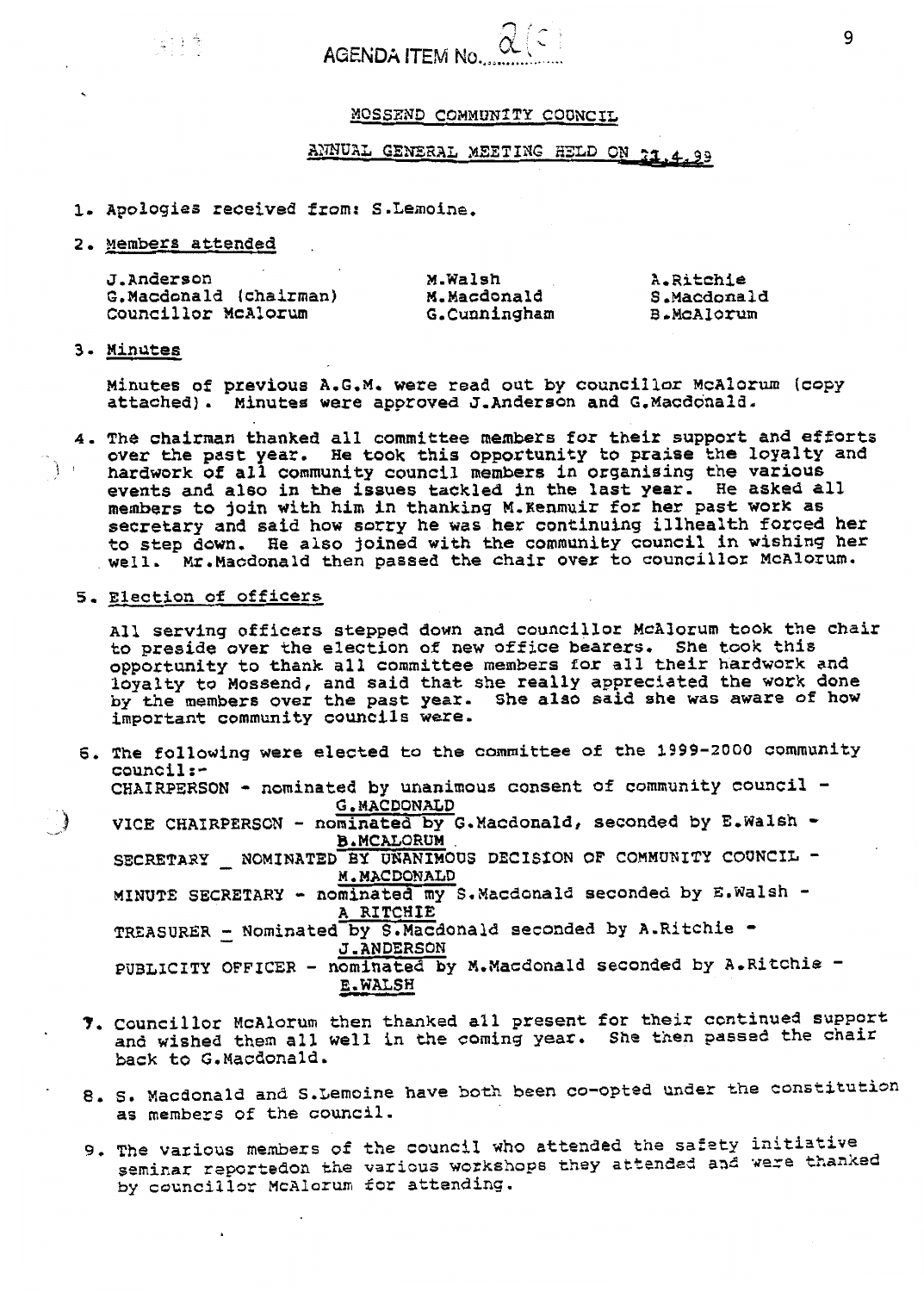**I** 

**10. Councillor McAlorum gave an update of various changes xhich** might **affect different aspects of the commdznity. She explained the changes brought about by the future amalganation of the planning and enviroment**  *dept* , **Councillor McAlorum has been in touch with Rail Track Services with** 

**regards to** tfie **state** of **the areas** *on* **either side** *of* **the railway bridge**  *at* **the Yflnwoud Park. She has already arranged** for *the* **park** *to be*  **cleared of rubbish.** 

**Mrs.M.Macdonald peported** *to* **the council that a large mound of** *broken*  **bottles had been dumped** in **the Milnwoad Park since and Mrs, McAlorum agrred to contact appropriate department and hwe this cleared, Rail Track have notified MrS. McAlorum that** they **normally do a general clear up once a Year'around July. Mrs. Macdanald then reported that the water board had left** a **terrible mess of flooding graks, pavement and blocked drain in Holm GardEns after they had relined** the **pipes weeks ago. &ITS, McAlorum said she would** contact **the water board with regards to this.** 

**us. G,Cunningham came into the meeting at this point to let us know that she was leaving** the **council,(Mrs.Cunningham now lives in Bellshill). She also informed us of** *yet* another **problem reagrds the councils finance. Seemingly the cheque she received from the council, which she paid into the community councils** account **has in fact been "lost" in the banks "suspended** account" **as me bank had frozen** *the* account **by mistake. The bank accepts khat they** *are* **to blame and Mrs. Cunningham will gett**  *in* touch **with the bank to** try **and solve the problem. \$he will then get in** touch **with** *the* **chairman an Nonday 26th April** *to* **arrange a meeting**  *with* the **bank, should she be successful.** 

**This means that the** community council **and trhe gala funds are** *still*  **without cash and Mr.Macdonald indicated that he would** continue **to pay the lets for the community council meeting until this is sorted** *but-*

**<sup>A</sup>quick meeting re the gaQa** *was* **held and it would appear that our new publicity officer Mrs-E-Walsh has been hard at work orgainsing various events. thanks to Mrs. walsh for her hard work. This will be discussed at length at the next meeting. A grateful** 

**Date of next meeting: 12th May 1999 at 7-30** *in* **Mossend senior**  citizens **centre.**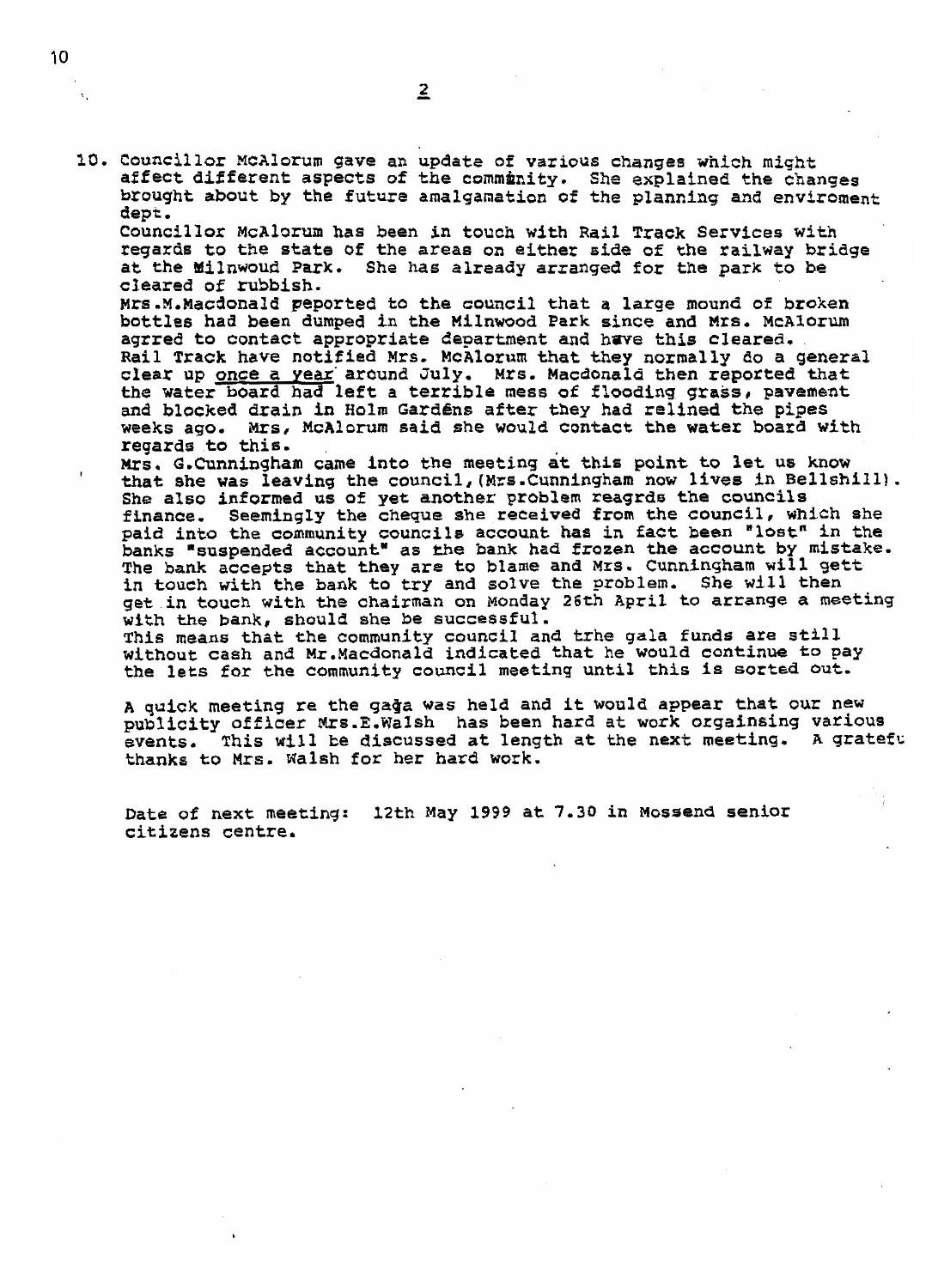**P!OSSZND** CGMMUNITY COUNCIL **MEETING HELD ON 15-5-99** 

- **1. Apologiss** received *from* : S.Lernoine, **K-McAlorurn,** B.3fcAlorurn.

- **Z.Members atteadinq** 

| M.Macdonald | G.Macdonald | S.Macdonald |  |  |
|-------------|-------------|-------------|--|--|
| J.Anderson  | E.Welsh     |             |  |  |

- **3. Minutes** 

**Minutes of the last meeting were read out and approved**  by S.Macdonald, seconded by J.Anderson.

# **4, treasurers report**  -

**balanced books and the problem with the** account **has now been solved. Balance at 12-5-99 1s f741.44 ~rs. Cunningham had indicated that owing to pressure of business she has resiqned fram council. The chairman took this opportunity toPkiranlc-her for** her **past support.**  Previous treasurer has conjacted council by phone, has

#### - *5.* **Secretaries** report

**and no mail received** there **is no report this** month. **As mail has still not been forwarded** *from* **previous secretary** 

**S. Parks complaint regards broken glass, thanks to X.McAlorum's**  intervention **this was cleared** the **next day-It was unanimously decided by the** committee **to send thankyou**  cards **to G.Cunningham, M.Kenmuir and K.McAlorum.** 

#### - **6.** *Any* **other business**

 $\mathbb{R}^3$ 

**to financial help. Letters are to be sent to two councillors with regard** 

**<sup>A</sup>complaint was made by** a member **of the public with regards to the takin@ down** *of* **Labour posters as they had discarded**   $the$  plastic tags on the pavement creating litter.

- **7. Gala** *update*  **a-check with Kathleen regards gala package b-piper** *is* **booked**  c-radio **law booked d-hire generator** - **S.Macdonald e-crime prevention booked f-towed about booked g-go karts booked h-fire brigade** contacted - **no reply i-carboot salehnd stalls advert to be put in Bellshill j-toss** theatre - **letter k-Maureen Lappin** - **-letter I-fast food** - **(Robertson)**  Speaker. Contact M.Macdonald. **Welsh: day 7471871 336413** eve Opening **K+B** McAlorurn **Invite to councillor** McKeown **and councillor** Gorinan.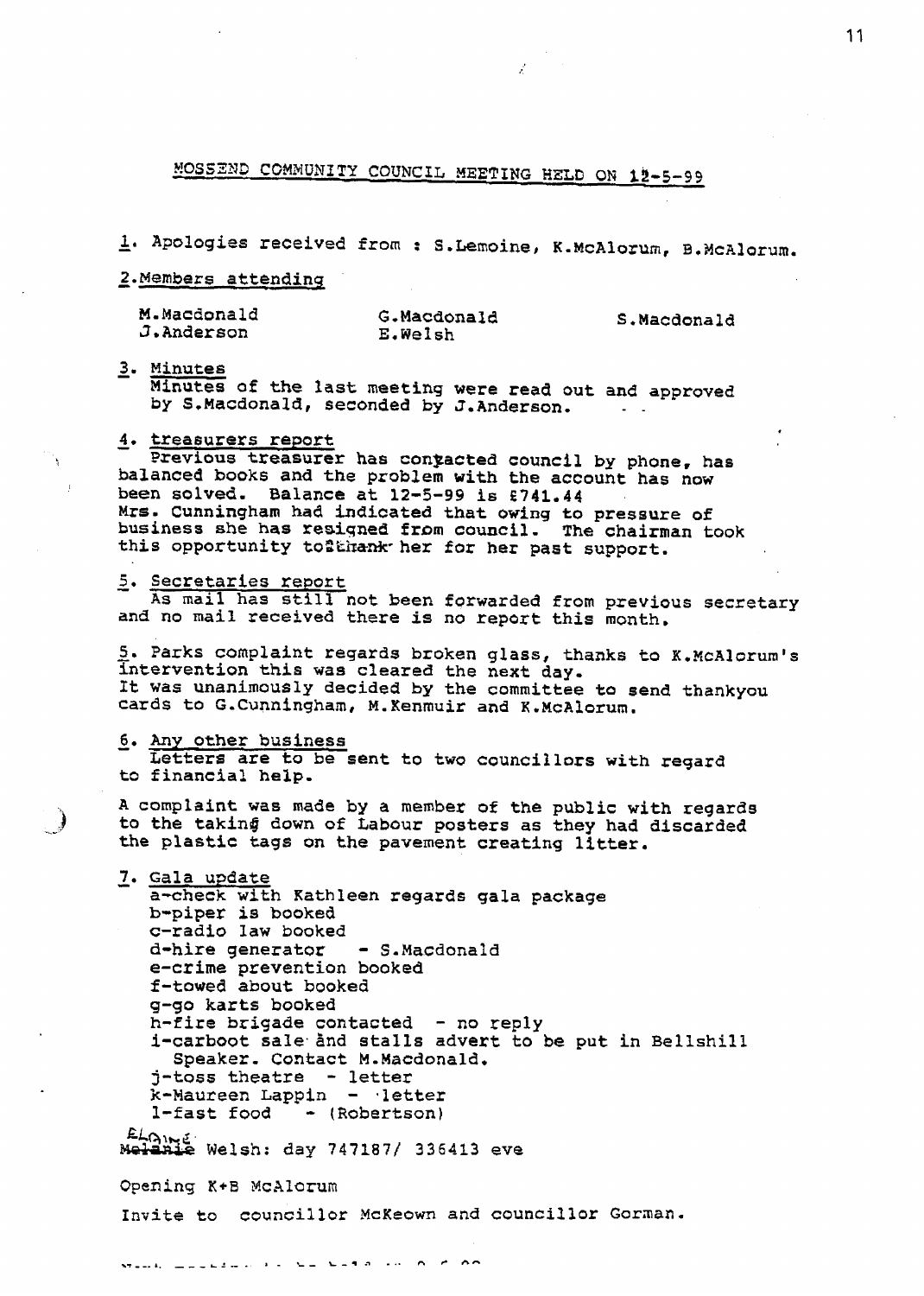# **MOSSEND COMMUNITY COUNCIL**

COUNCIL **BUSINESS MEETING HELD ON 9/6/1999** 

*Rum.*  **APOLOGIES: A RITCHIE, B** -, **K MCAWRUM, S LEMOINE ATTENDANCE: G MACDONALD, M MACDOMALD, J ANDERSONtS MACDONALD** 

**TREASURERS** : **REPORT** : **BALANCE IN ACCOUNT E** *586.06.* **INSURANCE HAS BEEN PAYED** FOR **THE YEAR AND LET OF HALL FOR BUSINESS MEETINGS HAS BEEN PAID IN FULL.MR SOMMERVILLE HAS AGREED TO SUPPLY US** WITH **POSTERS AND OTHER PUBLfCITY REQUIREMENTS IN RETURN FOR THE PROVISION OF SUITABLE CARTIDGES FOR HIS COMPUTER. IT WOULD BE A LOT MORE CON CONVIENENT IF** THE **COUNCIL HZD ZTS OWN COMPUTER AND PRINTER**  TREASURERS: REPORT: BALANCE IN ACCOUNT £566.06. INSURANCE HAS BEEN<br>PAYED FOR THE YEAR AND LET OF HALL FOR BUSINESS MEETINGS HAS BEEN<br>PAID IN FULL MP COMMERVILLE HAS ACREED TO SURRIX BS NITH POSTERS

**SECRETARYS REPORT: THERE IS STILL MO COUNCIL MAIL BEEN FORWARDED FROM PREVIOUS SECRETARY** 

**IT HAS BEEN AGREED THAT NOW THERE IS FUNDS IN THE ACCOUNT WE WILL SEND THANKYOU MTTERS TO G CUNNINGHAM, M KENMUIR, K MCALORUM FOR THEIR WORK ON BEHALF OF THE COUNCIL.** 

**MOSSEND FUN DAY: MOST OF THE ARRANGEMENTS ARE NOW IN PLACE AND THE** COUNCIL **WOULD LIKE TO THANK ELAXNE WELSH FOR ALL HER HARD WORK AND EFFORT.** <sup>I</sup>

**THE COMMUNITY** COUNCIL **IS IN NEED OF NEW MEMBERS** 

<code>NEST COUNCIL MEETING IS **IITH AUGUST 1999 AT 7:30 PM**</code>

(

.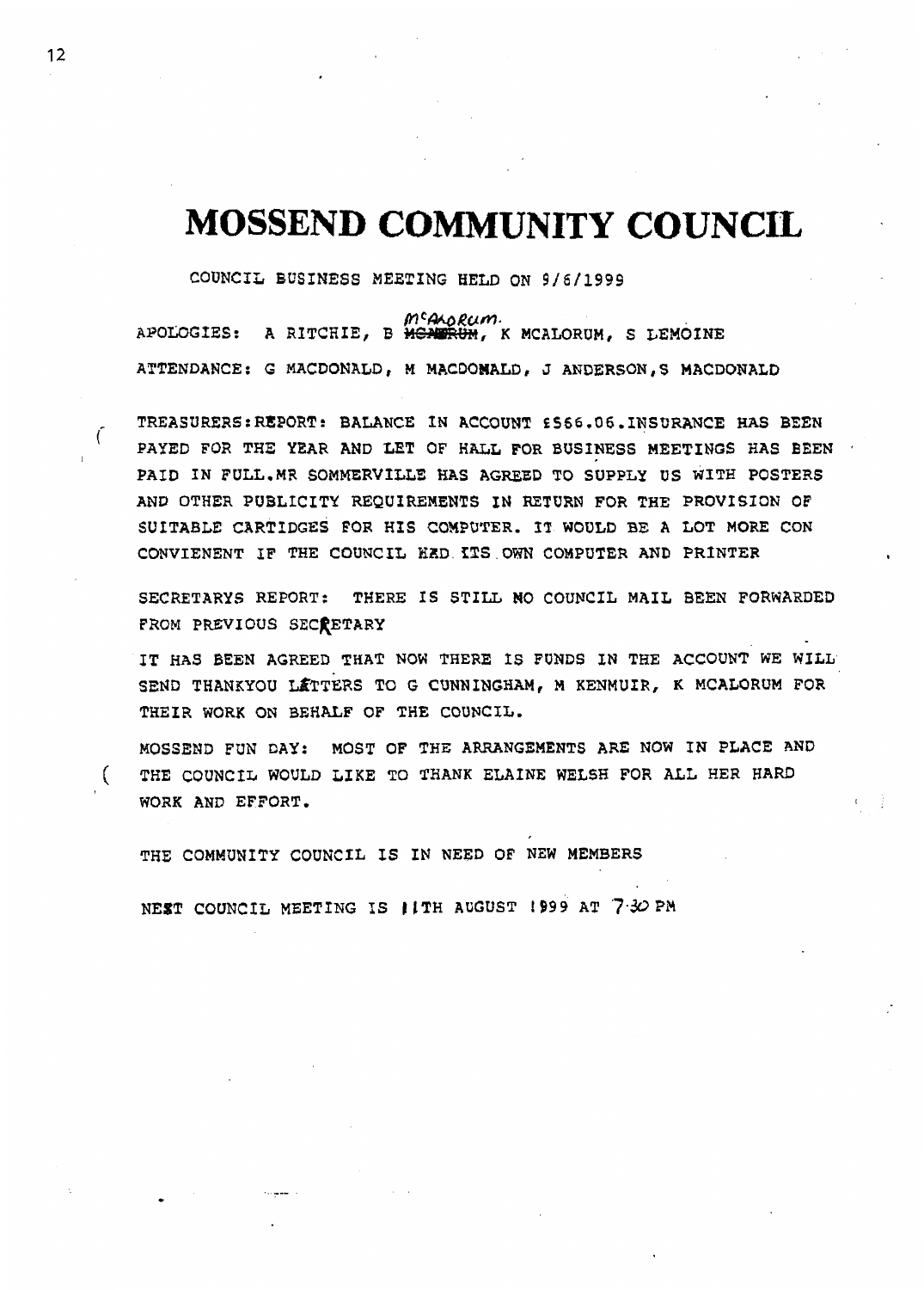### **MOSSEND COMMUNJTY COlJNCTI,**

#### **MEETING HELD ON 8/9/99**

# 1 **MEMBERS ATTENDING** *C***, <b>MACDONALD, M MACDONALD, S MACDONALD. J GNDERSON, S LEMOINE**

**2. APPOLOGIES NONE** 

**SECRETARIES REPORT glAIL RECEIVED CELEBRATION RE C,ARI)lNG BEACONS 1 INFORMATION KECEIVED FROM MILLENIUM 2. LEAFIdET FROM MONKIAANDS ASSOCIATION VOLANTARY SERVlCES(MAVS) REGARDING FUNDING ACCESS. 3 NLC W'IIDLIFE IN OUR HANDS: LAND REFORM LEGISLATION DRAFT SCHEME FOR COUNCILS - SCOTLANDS NATURAL HERITAGE.** 

**3 TREASURERS REPORT NOT AVAILABLE** 

**4 ANY OTHER CPUNCII, BUSINESS: AERIAL MAST; THE COUNCII, WAS APPROACHED BY MKS KYLE FROM LEANDER CRESCENT RE THE ERECTION OF** *<sup>P</sup>* **MAST BY ATLANTICX TELECOM AT MOSSEND SIDINGS. IT WOULD APPEAR THAT -)OOR PUBLTCTTY. IT IS TklE VlEW OF THE CIOMMUNTTY COUNCTL TlIAT THIS WOULD NOT BE IN THE BEST INTERESTS OF THE PEOPLE OF MOSSEND AND THEREFORE A LETTER TO THIS EFFECT IS TO BE SENT TO THE COUNC.'IL. KYLE HAS OFFERED TO CIRCULATE IT ROUND HER AREA AND THE COUNCIL HA AGREED TO CIRCULATE IT AROIINI) OTHER SOURCES IN MOSSEND. COPIES OF MINUTES TO** *GO* **TO COUNCIL (LEISURR SERVICES.)** & **A REQlrTEST AS TO WHEN COUNCIL GRANTS WILL BE RELEASED THE COMMUNlTY AT IdARGE WAS ZJNAWAKE OF THIS HAPPENING BECAUSE OF MRS KYLE ENCLOSED A PETITION FORM TO BE USED IF REQUIRED. MRS A COPY OF THE LETTER TO** *GO* **TO EACH OF THE COUNCTLT,OKS.** 

**DAL'E OF NEXT MEETTNG 13/10/99 AT 7.30PM**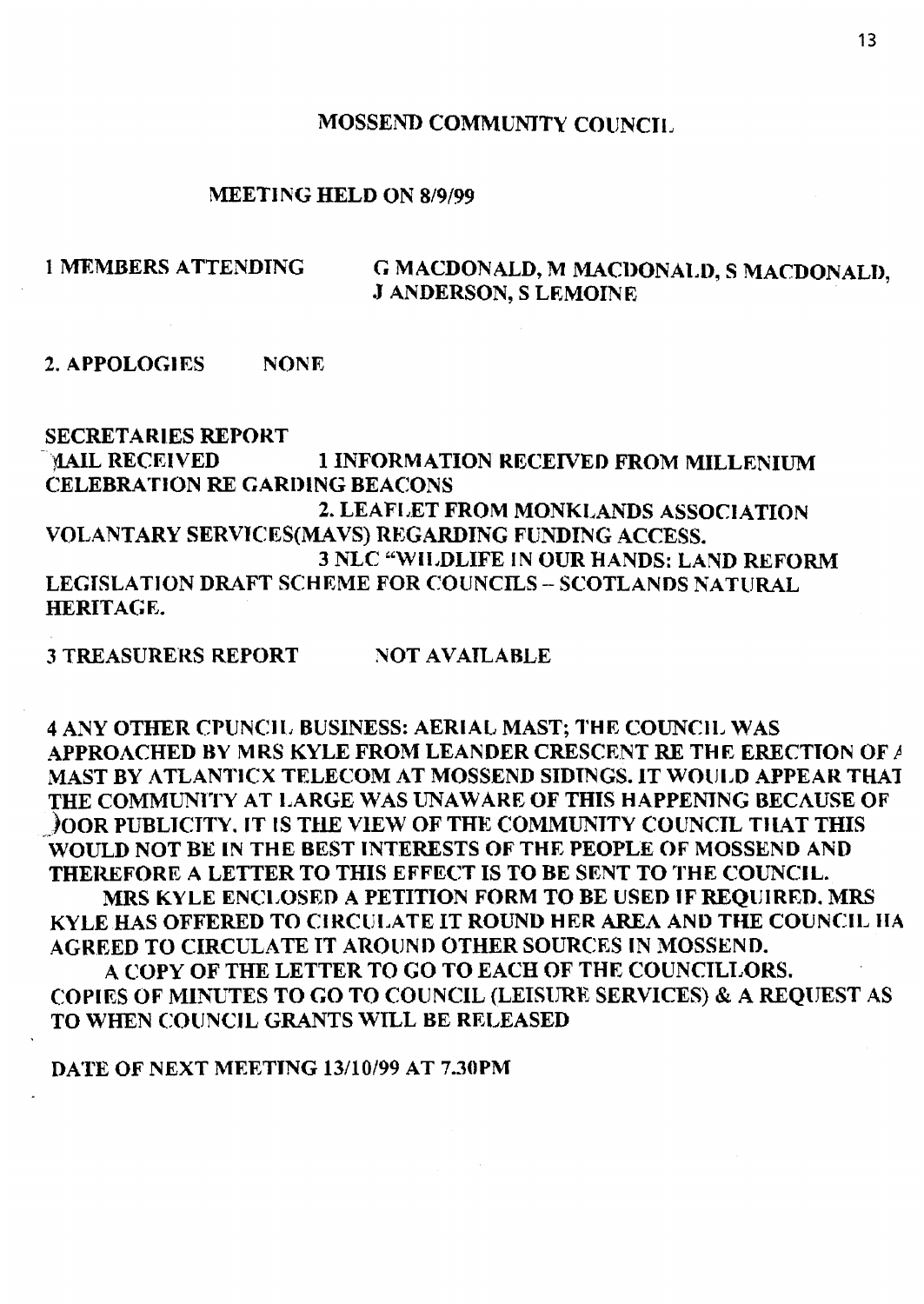#### **MOSSEND COMMUNITY COUNCIL**

# **BUSlNESS MEETING HELD ON 13/10/99**

# 1 MEMBERS ATTENDING *G MACDONALD, M MACDONALD, S MACDONALD,* **J ANDERSON.**

## **2. AFPOLOCTES NONE**

# **AS THERE WAS NOT ENOUGH MEMBERS PRESENT A BUSINESS WETIN(; WAS CALLED**

### **THERE WAS NO COKRESPONDANCX**

# **IT WAS DECIDED THAT AIJL MEMBERS WOZTLD TRY TO RECRUIT NEW MEMBERS THE MATTEK OF THE SENIOR CITIZENS CHRISTMAS TREAT WOIJLI)** *ALSO* **BE DISCUSSED**

### **DATE OF NEXT MEETING 10/11/99 AT 7.30PM**